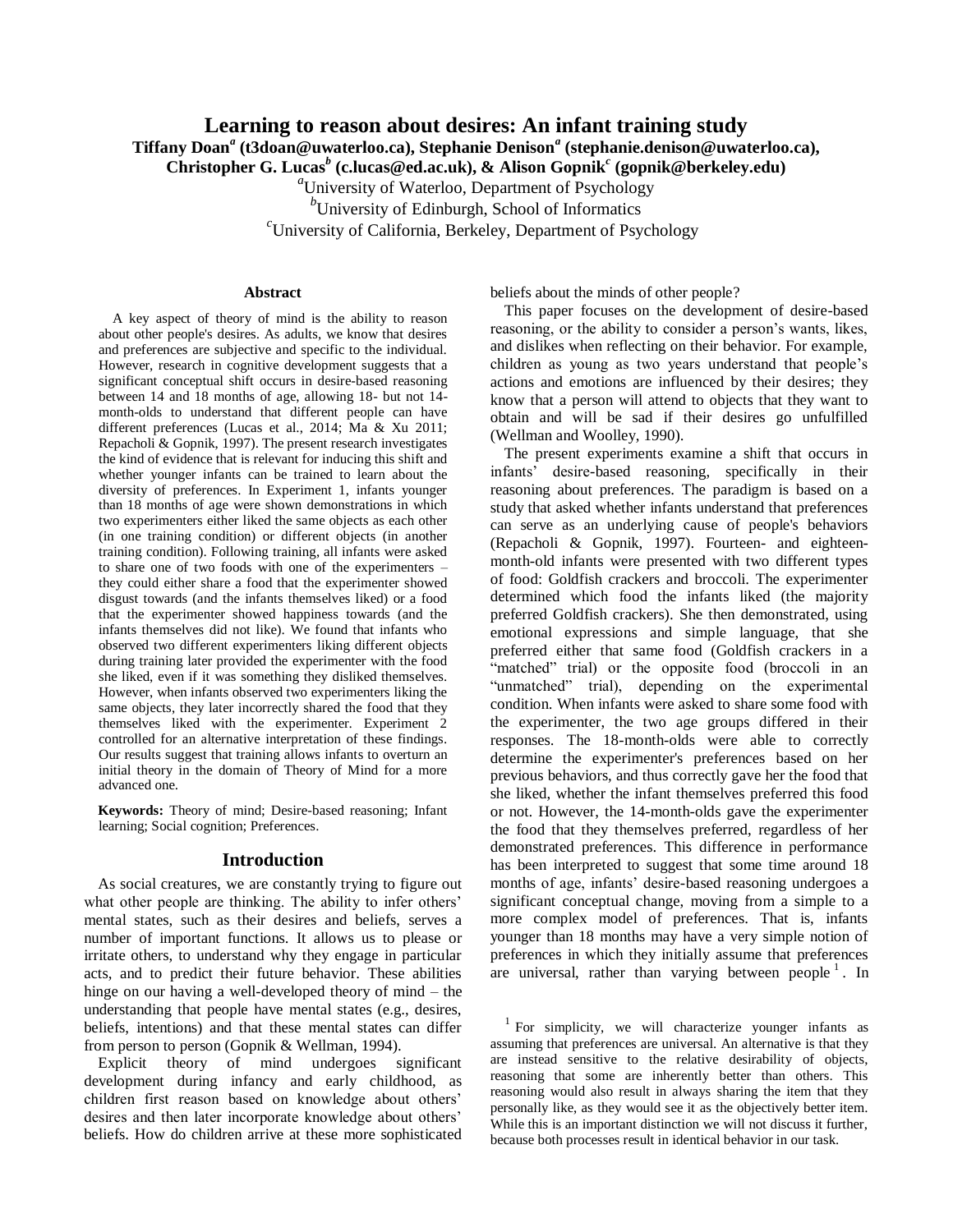contrast, older infants seem to recognize that desires are diverse.

What occurs between the ages of 14 and 18 months to promote such a significant advance in Theory of Mind? In a recent paper, Lucas et al. (2014) suggested that infants might first favor the simpler or "universal" model of preferences because it gives a parsimonious explanation for most of the data they encounter. For example, it is often the case that preferences converge – most people like the taste of pizza but they aren't as enthusiastic about lima beans. However, as children observe more choices, they have increasingly robust evidence that people have divergent desires. The hypothesis is that as children grow older, they accumulate evidence pushing them away from the simple but incorrect initial model toward a more complex and flexible model, which allows them to consider the consequences of distinct preferences. The suggestion is that during this transition, children must observe or participate in many desire-based interactions where people make choices or produce other signals to suggest that their preferences are incongruent with one another or with the infants themselves.

The idea that infants might shift from a simple to a more complex model was formalized as part of a broader look into whether children learn preferences in a way that is rational or optimal under certain assumptions (Lucas et al., 2014). Lucas et al. explored the idea that children have tacit hypotheses about others' behaviors or underlying mental states, and evaluate those hypotheses against incoming data in a manner consistent with Bayes Theorem. If children expect others to have consistent preferences for options or features (like goldfish crackers, or saltiness) and choose the most attractive option based on the combined desirability of its features – including some features that might be hidden to the child – their preference attributions should be consistent with the predictions of a widely-used economic model, the Mixed Multinomial Logit (MML).

The MML is generally used to predict consumer behavior, but it also succeeded in providing a unified account of data from a wide range of experiments on children's understanding of preferences. It accounts for preschoolers' ability to infer preferences from the statistical properties of a collection of objects and an agent's choices (Kushnir, Xu, &, Wellman, 2010) and for children's ability to use shared preferences, as well as their knowledge of category membership, as a means for making generalizations (Fawcett & Markson, 2010) – see Lucas et al. for details.

This modeling work also yielded an important empirical prediction about the development of desire-based reasoning: if younger children were provided evidence of diverse desires through lab-based training, then they might be able to transition to the more complex model of preference attribution. We test this hypothesis here using a training study with 14- to 17-month-old infants in two experiments. In Experiment 1 we began by assessing infants' understanding of preferences by testing them in a modified version of Repacholi & Gopnik's (1997) Goldfish/broccoli task. All infants were tested in the critical unmatched trial type, wherein the experimenter's preference conflicted with the infant's preference. Only infants who failed to give the experimenter the food that she liked continued to a training condition. The critical manipulation is that half of the infants completed a "Diverse Desires Training" condition (henceforth, DDT) where they observed multiple training trials with two experimenters demonstrating different preferences from one another. The other half completed a "Non-Diverse Desires" Training condition (henceforth, N-DDT), where they observed multiple training trials with two experimenters demonstrating the same preferences. Following training, infants were tested again on two unmatched test trials, one directly after training and the other approximately 24 hours later. The second test trial occurred 1 day later to examine how enduring the effects of training might be – would the effect still be evident following a delay? We predict that only infants in the DDT condition should show improved performance in attributing preferences on the test trials.

# **Experiment 1: Methods**

## **Participants**

Infants in both experiments were recruited by phone and email from the California East Bay Area and Southwestern Ontario. In Experiment 1, 55 infants were tested. We used the strict criterion that only infants who did not share the correct item on an initial pre-test (described below) continued to training, increasing our confidence that infants completing training did not already know that preferences are diverse. Twenty infants per condition were tested in the full training procedure (DDT: mean age  $= 15.7$  months; Range = 14.1 months to 17.5 months; N-DDT: mean age = 15.6 months; Range  $= 14.4$  months to 17.2 months). An additional 15 infants were tested but excluded from analyses due to failing to complete the study because of fussiness (2) or refusing to share on the pre-test and all test trials (13).

## **Materials**

**Food**. Four sets of food pairs were used in the experiment. The pairs were broccoli and Goldfish crackers, celery and rice puffs, cucumbers and Cheerios, and green peppers and wheel-shaped infant crackers.

**Toys**. Two sets of toys were used during the training sessions; each set consisted of one type of animal and one type of vehicle in a transparent container. The sets of toys were 4 trucks and 4 dogs, and 4 planes and 4 monkeys. The toys within each type were not identical; they varied in color and shape.

### **Procedure, Design and Predictions**

All infants were tested individually in a quiet lab setting. They sat in a high chair in front of a table and their parent sat in a chair beside them. Before the study began, two experimenters played a passing game with the infant. This allowed the infant to warm up to the experimenters and to ensure that they could share with the experimenters. The warm up consisted of each experimenter passing a toy (e.g., a ball or toy keys) to the infant and asking him/her to pass it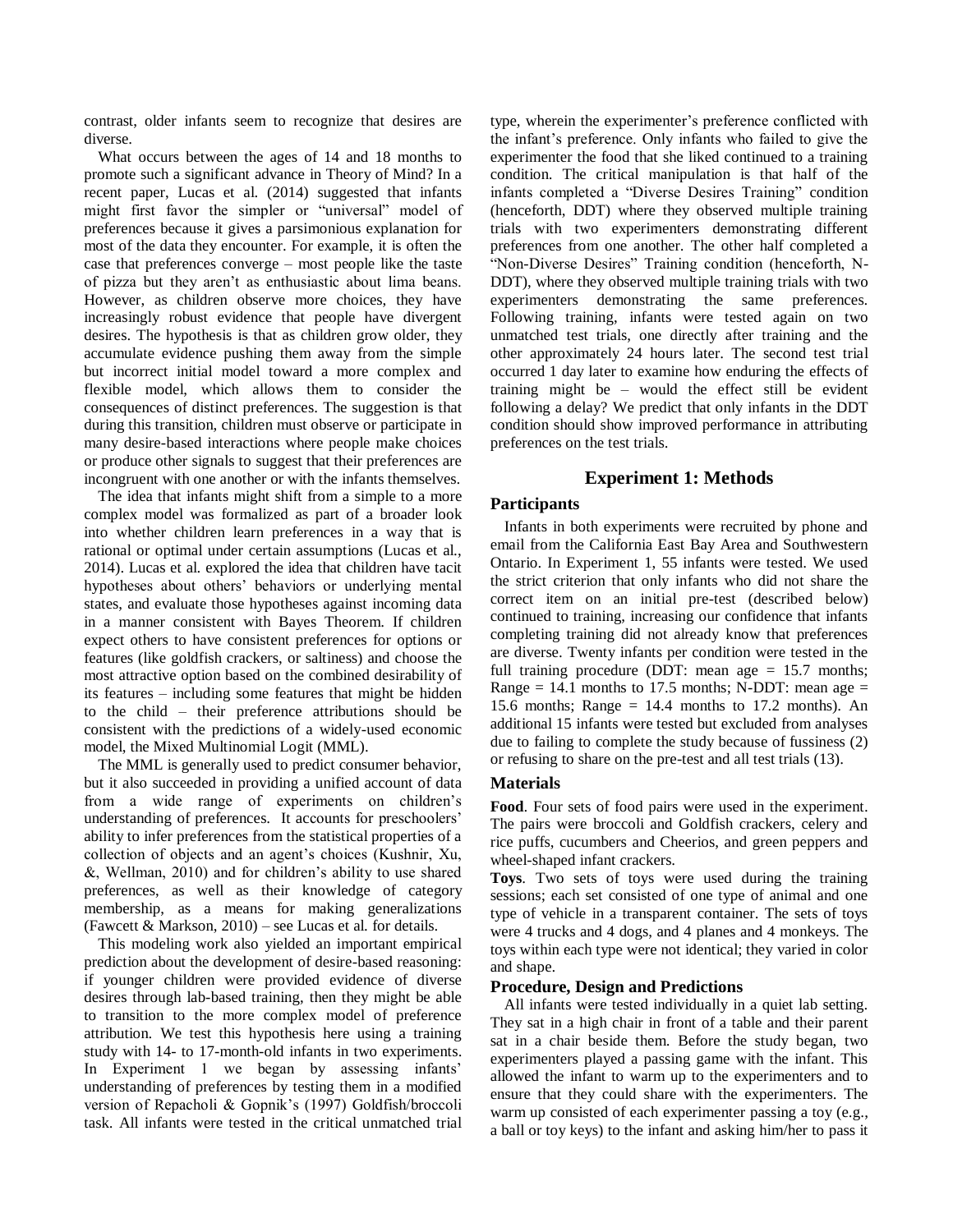back by placing it in the experimenters' hands.

**Pre-test.** The pre-test was based on Repacholi & Gopnik (1997). Experimenter 1 slid a plate of food consisting of a few pieces of vegetables and snacks (e.g. raw broccoli and Goldfish crackers) towards the infant and encouraged the infant to try some. The experimenter gave the infant a 45 second time frame to taste the foods and the experimenter determined which of the two foods the infant preferred. We used the same coding as in Repacholi & Gopnik (1997) to determine food preferences on all trials (pre- and post-tests). Inter-coder agreement for preferences was 91%. When the infant's preference was determined, the experimenter took out a container consisting of the same foods the infant had tried. The experimenter then demonstrated that she liked the food that the infant did not show a preference for and was disgusted by the food that the infant preferred. The experimenter showed her preferences by saying, e.g., "Eww! Crackers! I tasted the crackers! Eww!", and "Mmm! Broccoli! I tasted the broccoli! Mmm!". The experimenter showed a liking and disliking towards each food three times and she did this using facial expressions based on the descriptions of Ekman & Friesen (1975). Next, the experimenter placed broccoli on one side of a tray and Goldfish crackers on the other, placed her hand with her palm up towards the infant, said, "can you give me some?" and slid the tray towards the infant. The infant was given 45s to pass food to the experimenter. If the infant gave the experimenter the food that the experimenter showed a preference towards, then the infant passed the pre-test. If the infant gave the experimenter the food that she disliked, or did not provide the experimenter with any food, then the infant failed the pre-test.

**Training Trials.** Infants who failed the pre-test were introduced to either the DDT or the N-DDT condition. Infants in the DDT condition saw two experimenters liking and disliking different toys and infants in the N-DDT condition saw them liking and disliking the same toys.

 Training proceeded as follows: Training trial 1 occurred right after the pre-test. During training trial 1, Experimenter 1 put a jar of toys (e.g., dogs and trucks) onto the table and subsequently pulled out three toy of one type (e.g., dogs) and expressed liking towards them. Then the experimenter pulled out three toys of the other type (e.g., trucks) and expressed dislike towards them. The dialogue and facial expressions used were similar to that used during the pretest. The experimenter expressed her preferences by saying, "Yay! A dog! I got a dog! Yay!", and "Eww! A truck! I picked up a truck! Eww!". Once Experimenter 1 expressed her emotions for each type of toy three times, Experimenter 2 took over. Experimenter 2 showed liking and disliking towards the same toys as Experimenter 1 if the infant was in the N-DDT condition (e.g., liked dogs and disliked trucks) and she showed liking and disliking towards the opposite toys as Experimenter 1 if the infant was in the DDT condition (e.g., liked trucks and disliked dogs).

 Training trial 2 involved Experimenter 2 and the infant. It was similar to the pre-test, except that it involved a different set of food (e.g., celery and puffs) and excluded the testing part of the pre-test. Experimenter 2 gave the infant a plate of food and determined which food the infant preferred within 45s. In the DDT condition, the experimenter then demonstrated that she preferred the food that the infant disliked and disliked the food that the infant preferred. In the N-DDT condition, the experimenter demonstrated that she liked and disliked the same foods as the infant. The infant was not asked to share any food with the experimenter, as this was a training trial and not a test.

 Training trial 3 was identical to training trial 1, but with a different set of toys (e.g., monkeys and planes). Experimenter 1 expressed liking to one type of toy and dislike towards the other type of toy. Experimenter 2 had a turn expressing her emotions towards each of the toys. She expressed happiness and dislike towards the same toys as Experimenter 1 if the infant was in the N-DDT condition and expressed happiness and dislike towards the opposite toys as Experimenter 1 if the infant was in the DDT condition. After Experimenter 2 finished her demonstrations, infants completed training task 1. Experimenter 2 put one of each type of toy on both sides of a tray (e.g., a monkey on right, a plane on left), placed her palms face up towards the infant, pushed the tray towards the infant and asked the infant to share one with her. The infants were given 45s to share a toy with the experimenter. Once the infant shared a toy with Experimenter 2, Experimenter 1 had a chance to ask the infant to share with her the toy that she liked. Training trial 4 was a repetition of training trial 3 and included a training task that was identical to the one completed after training trial 3.

 The purpose of the training tasks, where infants were asked to share one of two toys with each experimenter, was simply to ensure that the infants did not get bored and continued to share throughout the study. We did not expect that infants would remember which experimenter preferred which toy and in fact we found that infants did not reliably remember the experimenters' preferences in either condition of Experiment 1 or in Experiment 2 (all  $p$ 's  $> .25$  for ANOVA's examining infants' passing behavior based on the experimenters' choices).

 Post-training test 1 immediately followed training. It was identical to the pre-test, except with different food (e.g., cucumbers and Cheerios). Once the infant shared a food on post-test 1, the first day of the study was complete.

 Infants returned on Day 2 to complete post-training test 2. Infants again warmed up with Experimenter 1. This was followed by post-training test 2, which was identical to the pre-test and post-training test 1, but with a different set of food (e.g., green peppers and wheel-shaped crackers).<sup>2</sup>

 $2$  The first 10 infants in both training conditions saw the same food from training trial 2 on post-test 2. We switched this to a new food type to ensure that any improvement in infants' performance on Day 2 in DDT could not be explained by already being familiar with those foods. There were no differences in the data between infants who saw repeated food versus a new pair of foods (when entered into an ANOVA, all  $p's > .5$ ).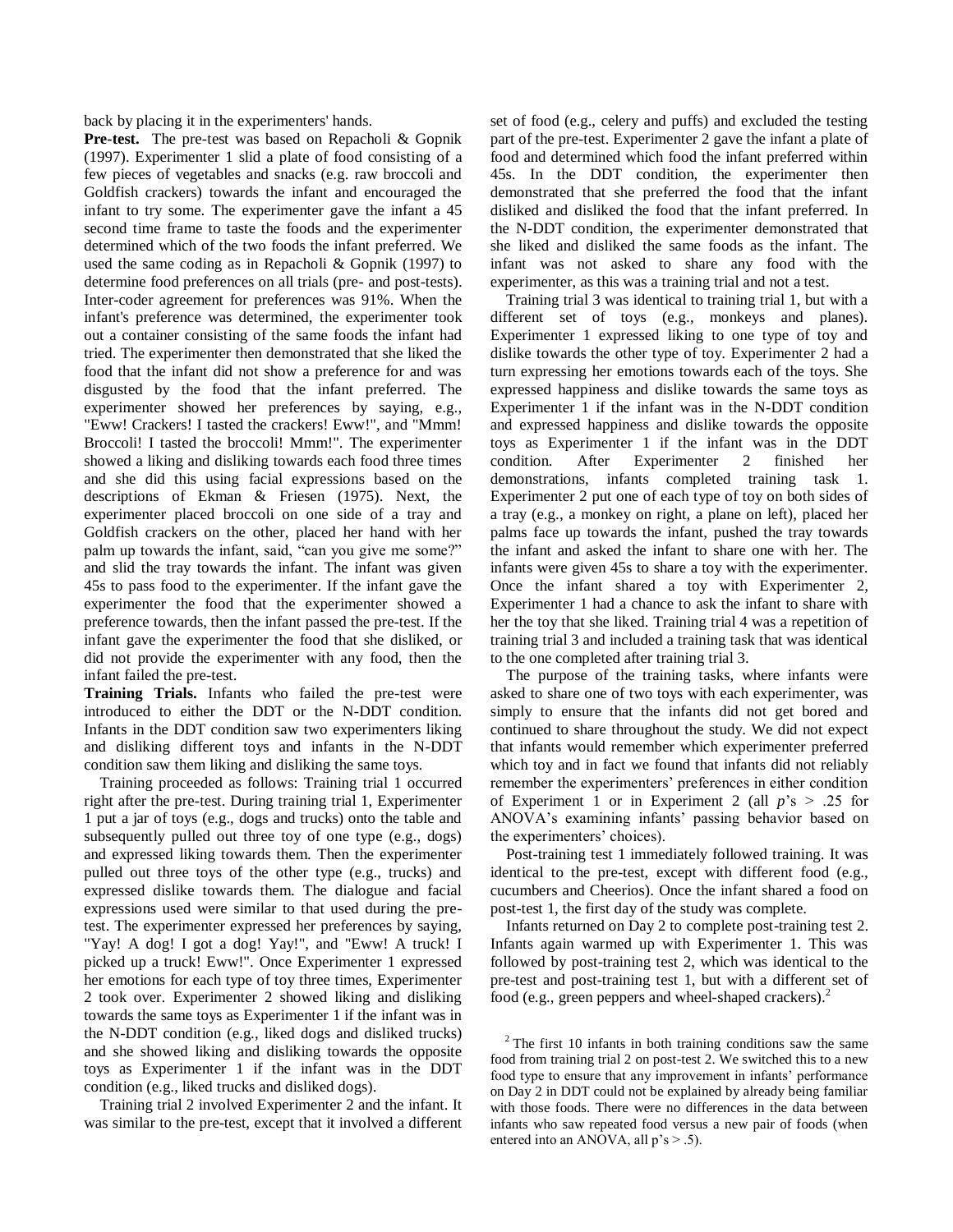**Design** The foods used on each trial were randomized (some infants saw broccoli and Goldfish on the pre-test, some on training trial 2, some on post-training test 1 and some on post-training test 2). The side of the tray that each food item appeared on during the sharing part of the pre-test and posttraining tests was randomized. For training trials, if Experimenter 1 liked animals and disliked vehicles in the first training trial, she would continue to like animals and dislike vehicles in subsequent training trials. For half the participants, Experimenter 1 liked animals and for the other half, Experimenter 1 liked vehicles. This was crossed with half of the infants seeing dislikes expressed first and half seeing likes expressed first. None of these counterbalancing factors led to any systematic differences in the data (when entered into ANOVAs, all *p's* > .5 for these factors).

**Predictions** We predicted that infants in the DDT condition would be more likely to offer the experimenter the correct food on the post-tests than infants in the N-DDT condition even though both conditions provided infants with practice in considering other people's preferences and desires. In the N-DDT condition, infants saw two experimenters liking the same objects – this does not provide the infants with any information that allows them to learn that different people can have different mental states. In the DDT condition, infants saw two experimenters display different preferences from each other, which would provide a great deal of evidence to suggest that different people can have different preferences.

### **Experiment 1: Results and Discussion**

Of the initial 55 infants who participated in the experiment, 15 passed the pre-test by giving the correct food  $(p < .01,$  binomial, significantly fewer than chance), 34 infants shared the incorrect food, and 6 infants shared nothing, replicating past findings (Repacholi & Gopnik, 1997). This confirms that, in general, infants below 18 months are inclined to share the item that they themselves prefer, not the item for which another person has shown a preference.

For the 40 infants who failed the pre-test and continued to training, post-training test 1 performance was identical across training conditions (DDT: 7/20 correct; N-DDT: 7/20 correct). Interestingly, performance differed by training condition for post-training test 2 (DDT: 15/20 correct; N-DDT: 7/20 correct,  $X^2(1, N=40)=6.46$ ,  $p=.01$ ). Only the performance on post-training test 2 for infants in the DDT condition was significantly above chance (*p*=.04, binomial).

Our results suggest that the type of information provided during training was crucial to infants' learning about diverse desires. When infants were provided with a large number of instances indicating that two different people can like different things, they appeared to learn to share the item that they disliked but the experimenter preferred. However, infants' performance did not improve when they saw preferences that were not diverse: infants in the N-DDT condition did not share the correct food with the experimenter on any post-training tests. This suggests that training with appropriate evidence can result in significant changes to children's explicit Theory of Mind.

But why did infants in the DDT condition only demonstrate advances in understanding on Day 2 of the experiment, during the second post-training test? We see at least two possible explanations. One possibility is that posttraining test 1 served as a final training trial, giving infants the minimum number of examples required to change their model of how preferences work (i.e., to learn that they apply to the individual). A second possibility is that a night of sleep resulted in improved learning of this general knowledge about other's minds, allowing infants to pass the test on Day 2 but not on Day 1. We will address these possibilities more fully in the General Discussion.

Before we can speculate as to why children appeared to learn something new about preferences in the DDT condition, we must first investigate an alternative interpretation of the Experiment 1 data. It is possible that the infants in the DDT condition did not learn that preferences are diverse, but instead learned something less conceptually powerful like, "In this game I'm playing, people always get opposite things, so I should just give the other person the thing that I didn't take". If this is the case, then the participants did not learn that preferences are specific to the individual; they learned to play a game of opposites. We ran a second experiment to tease apart these explanations.

### **Experiment 2**

Experiment 2 explored the alternative interpretation that infants in the DDT condition of Experiment 1 only learned to give the experimenter the opposite food from what they liked. Infants completed the same training as in the DDT condition of Experiment 1 but with a "matched" trial on post-training test 2. In a matched trial type, the experimenter demonstrates the same preference as the infant, instead of demonstrating opposite preferences. In this case, if infants in Experiment 1 DDT condition learned that preferences are specific to the individual, and that is why they tended to share the correct food with the experimenter on posttraining test 2, then they should give the experimenter the food she likes even though this is also the food that the infant likes. Conversely, if infants in the DDT condition of Experiment 1 learned through the course of the session that people should simply always be given opposite things to their partner, then they will give the experimenter the food that they themselves do not like on post-training test 2, even though the experimenter demonstrates that she likes the food that the infant also prefers. We maintained the exact same procedure as in the DDT condition of Experiment 1, including using an "unmatched" trial type for post-training test 1, as the effect was observed only in post-training test 2 and so every aspect of the experimental session must remain the same until that point.

### **Experiment 2: Methods**

### **Participants**

Participants were 29 infants and, as in Experiment 1, only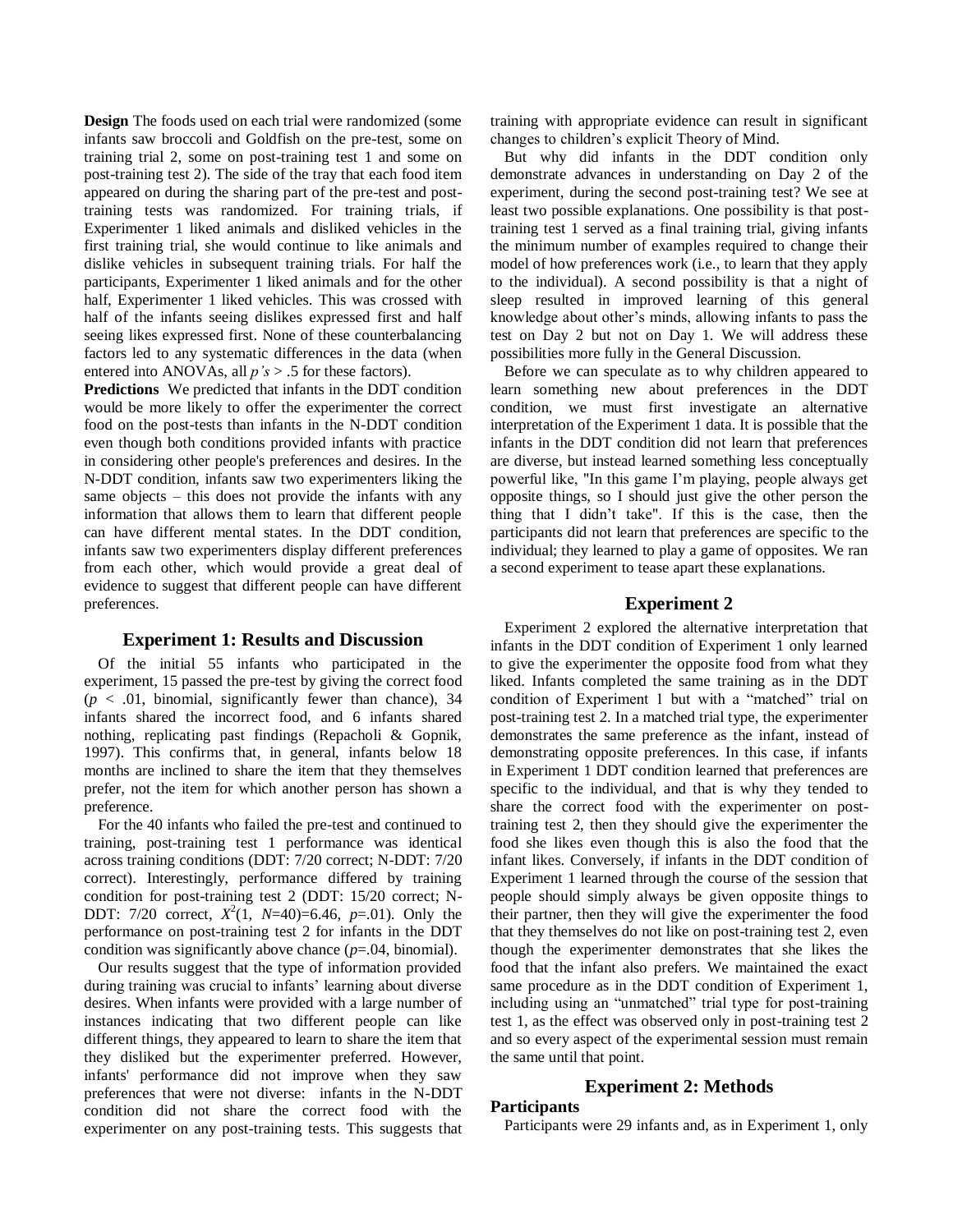children who failed to give the correct food on the initial pre-test continued to training with 20 infants tested in the full training procedure (mean age  $= 15.5$  months; Range  $=$ 14.4 months to 17.0 months). An additional 10 infants were tested but not included in data analyses due to failing to complete the study because of fussiness (1), parental interference (1) or refusing to share anything with the experimenters on all test trials (8).

### **Materials**

**Food**. The food was the same as in Experiment 1 except that the wheel-shaped crackers were replaced with Animal Crackers. This was done because we could no longer find the wheel-shaped crackers.

**Toys**. The sets of toys were 4 hippos and 4 trucks, and 4 cats and 4 planes. Again, all of the toys within an individual type were slightly different in shape and/or color.

### **Procedure and Design**

The experimental procedure, counterbalancing and randomization were identical to Experiment 1 DDT.

**Predictions** We predicted that infants would perform at chance on post-training test 1, as they did in Experiment 1. If infants give the experimenter the correct food on post-test 2 (the food that both the experimenter and the infant like), then this will suggest that infants in Experiment 1 did not simply learn to play a game of opposites but instead learned that preferences are diverse.

### **Experiment 2: Results and Discussion**

Again we replicated the findings from Repacholi & Gopnik (1997), as  $9/29$  infants passed the pre-test ( $p = .06$ , binomial, marginally significantly fewer than chance), 18 infants shared the incorrect food and 2 infants shared nothing.

Six out of 20 infants were correct on post-training test 1 and 13 out of 20 were correct on post-training test 2, both not significantly different from chance ( $p = .12$  and  $p = .26$ , respectively).

The critical comparison is between infants' performance on post-training test 2 in the Experiment 1 DDT condition and in Experiment 2. This comparison addresses whether infants in Experiment 1 simply learned to play a game of opposites and would have shared the opposite food type to their own preference regardless of what the experimenter demonstrated on post-test 2. For this analysis, we coded infants' performance in terms of whether they gave the experimenter the opposite food to what the infant preferred (which is correct in Exp 1 DDT but incorrect in Exp 2). We gave infants a score of 1 for sharing the opposite food and a score of zero for sharing the same (non-opposite) food. This coding resulted in a score of 7/20 for post-training test 2 in Experiment 2 and 15/20 on post-training test 2 in the DDT condition of Experiment 1. Using a Fisher's Exact test, we found that infants' performance on these trials was significantly different from one another,  $X^2(1, N=40)=6.46$ , *p*=.01, suggesting that infants in Experiment 1 were more

likely to share the opposite food than infants in Experiment 2, where they would have been incorrect in doing so.

Overall, most infants gave the experimenter the food that she preferred (and that the infant also preferred) on posttraining test 2 (this was not significantly different from chance using a binomial test). Though we would have expected infants to share the correct food at higher than chance levels in this "matched" trial, we suspect that the non-significant result is due to a lack of statistical power caused by having relatively few participants for binomial statistics. In general, the percentage of infants offering the correct, "matched" food on this trial is very similar to the percentage of younger infants who did so in Repacholi & Gopnik (1997) (65% vs. 72%, respectively).

The purpose of Experiment 2 was to eliminate the possible explanation that participants in the Experiment 1 DDT condition only learned to give the experimenter the opposite food of what they themselves wanted. Comparison of Experiments 1 and 2 suggest that this was not the case, as infants shared the food that they preferred in Experiment 2 and did not reflexively give the experimenter the opposite food following training.

## **General Discussion**

Together, these findings show that infants younger than 18 months can learn about the subjectivity of preferences when provided with appropriate training. Before infants were exposed to any training, they provided an adult with the food that they personally liked and not one the experimenter liked, presumably because they incorrectly believed that preferences are universal. However, when provided with diverse preferences during training, infants were able to reason correctly about another person's preferences, providing the experimenter with the food that she liked. In contrast, the infants who only saw congruent expressions of liking and disliking options did not learn to reason correctly about another person's preferences, and continued to give the experimenter the food that they themselves preferred, regardless of the experimenter's preference.

Experiment 2 helped to clarify these findings, providing evidence that infants did not simply learn to always give the experimenter the opposite of what they themselves desire. Post-training test 2 of Experiment 2 was a "matched" trial, meaning that the experimenter showed the infant that she liked the same food as the infant. Because the majority of infants gave the experimenter the food that the experimenter (and the infant) liked, we can be confident that infants in Experiment 1 learned that preferences are diverse. Taken together, our results suggest that infants learned through training about the diversity of desires, moving from a less to a more sophisticated understanding of other's preferences. On a broader level, these findings suggest that young children can learn from experience to make an important advance in explicit reasoning about Theory of Mind.

One concern regarding these data is the relatively low statistical power that results from our experimental design